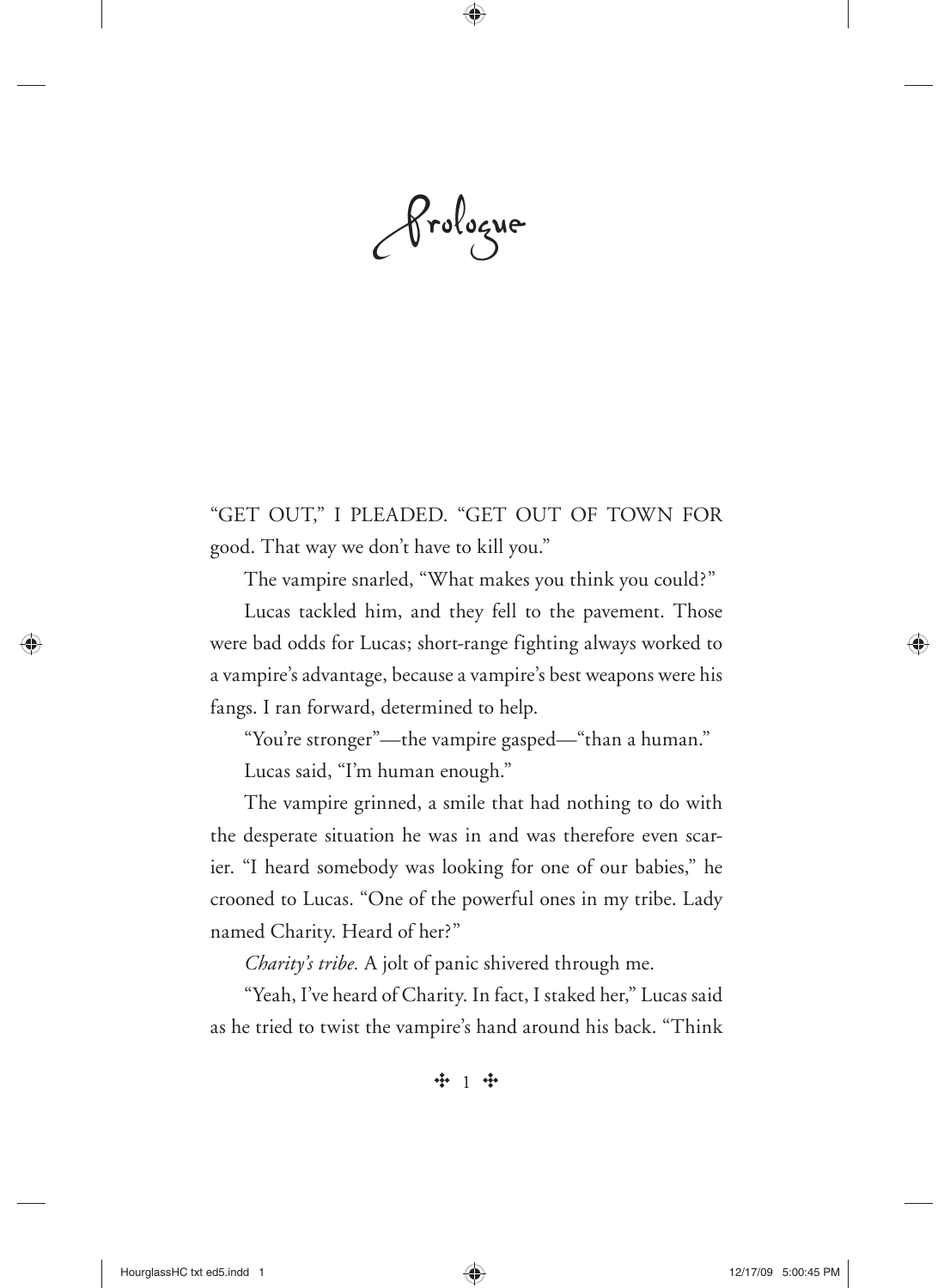I can't stake you, too? You're about to learn different." Yet Lucas couldn't gain the advantage. They were too evenly matched. He wasn't even going to have a chance to go for his stakes. The vampire could turn the tables on him at any second.

 $\bigoplus$ 

That meant it was up to me to save him—by killing another vampire.

## $\div$  2  $\div$

⊕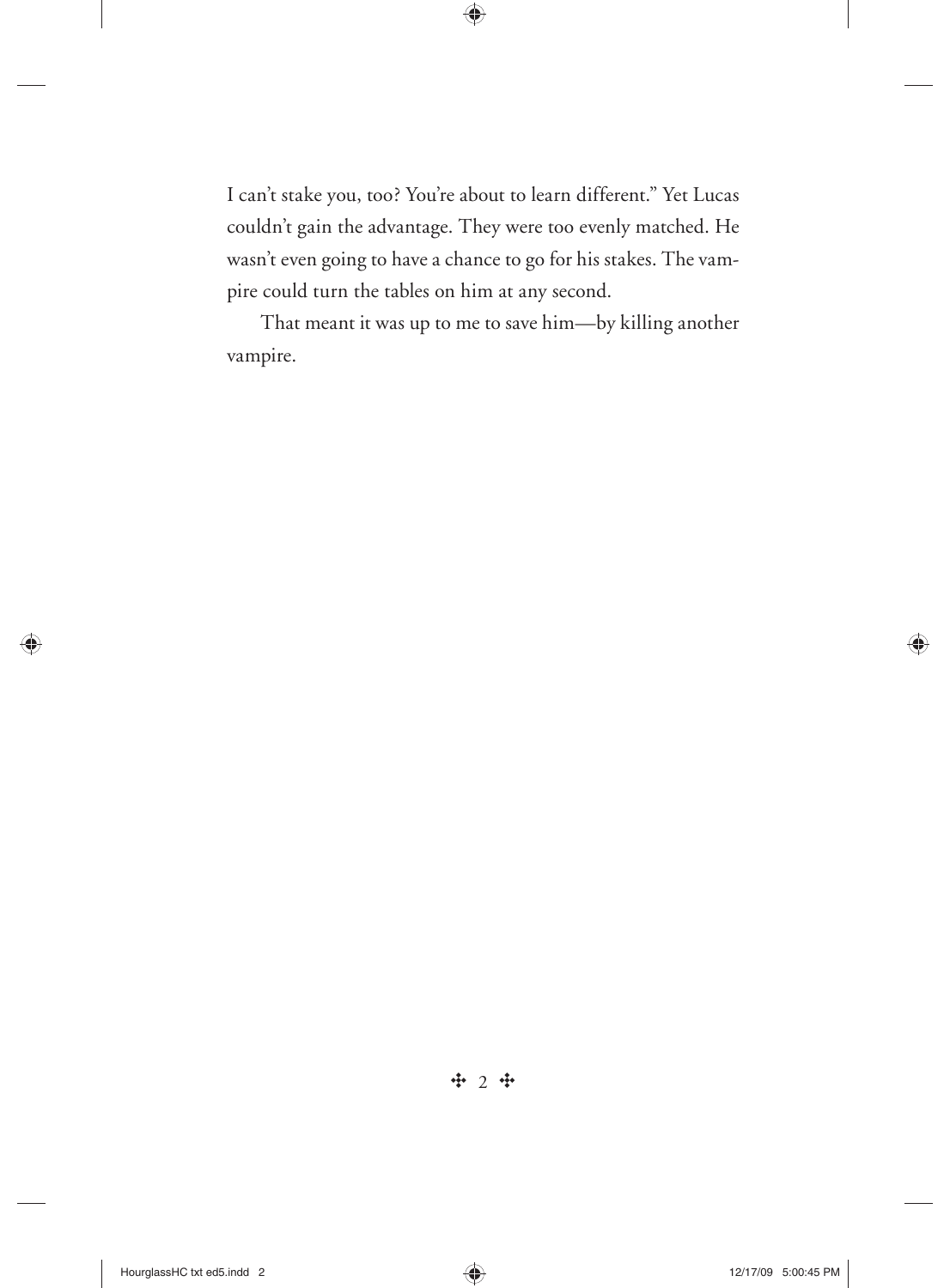Chapter One

 $\bigcirc$ 

I GASPED FOR AIR SO HARD THAT MY CHEST ACHED. My face felt hot, and strands of my hair stuck to the sweaty back of my neck. Every single muscle hurt.

In front of me was Eduardo, one of the leaders of this Black Cross cell, with a stake in his hand. All around us, his vampire hunters, a ragtag army in denim and flannel, watched in silence. None of them would help me. We stood apart from them in the center of the room. Harsh overhead light painted him in stark shadows.

"Come on, Bianca. Get in the game." His voice could sound like a growl when he chose, and every word echoed off the concrete floor and metal walls of the abandoned warehouse. "This is a fight to the death. Aren't you even going to try to stop me?"

If I sprang at him in an effort to grab his weapon or knock him down, he'd be able to throw me to the floor. Eduardo was faster, and he'd been hunting for years. He'd probably killed

 $434$ 

⊕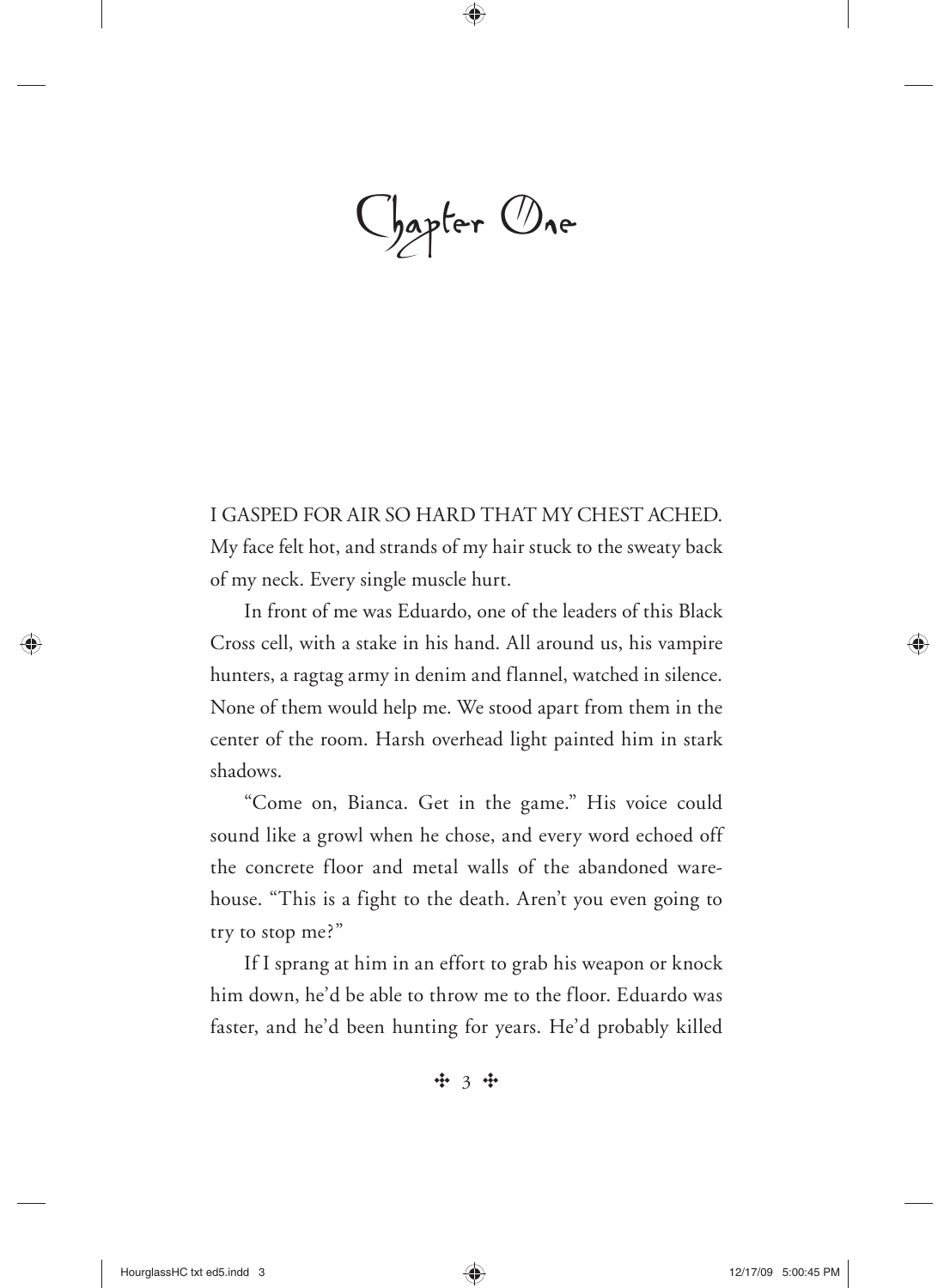hundreds of vampires—all of them older and more powerful than me.

⊕

## *Lucas, what can I do?*

But I didn't dare look around for Lucas. I knew that if I took my eyes away from Eduardo for a second, the battle would be over.

I took a couple of steps backward, but I stumbled. The borrowed shoes I wore were too big for me, and one of them slipped off my foot.

"Clumsy," Eduardo said. He turned the stake between his fingers, as if imagining different angles at which to strike. His smile was so satisfied—so smug—that I stopped being scared and started being mad.

I grabbed up the shoe and flung it at Eduardo's face as hard as I could.

It smacked into his nose, and our audience burst out laughing. A few of them clapped. The tension had disappeared in an instant, and I was once more part of the gang, or so they thought.

"Nice," Lucas said as he emerged from the circle of watchers and put his hands on my shoulders. "Very nice."

"I'm not exactly a black belt." I couldn't catch my breath. Sparring practice always wore me out; this was the first time it hadn't ended with me flat on my back.

"You've got good instincts." Lucas's fingers kneaded the sore muscles at the base of my neck.

Eduardo didn't think having a shoe thrown in his face was

 $44$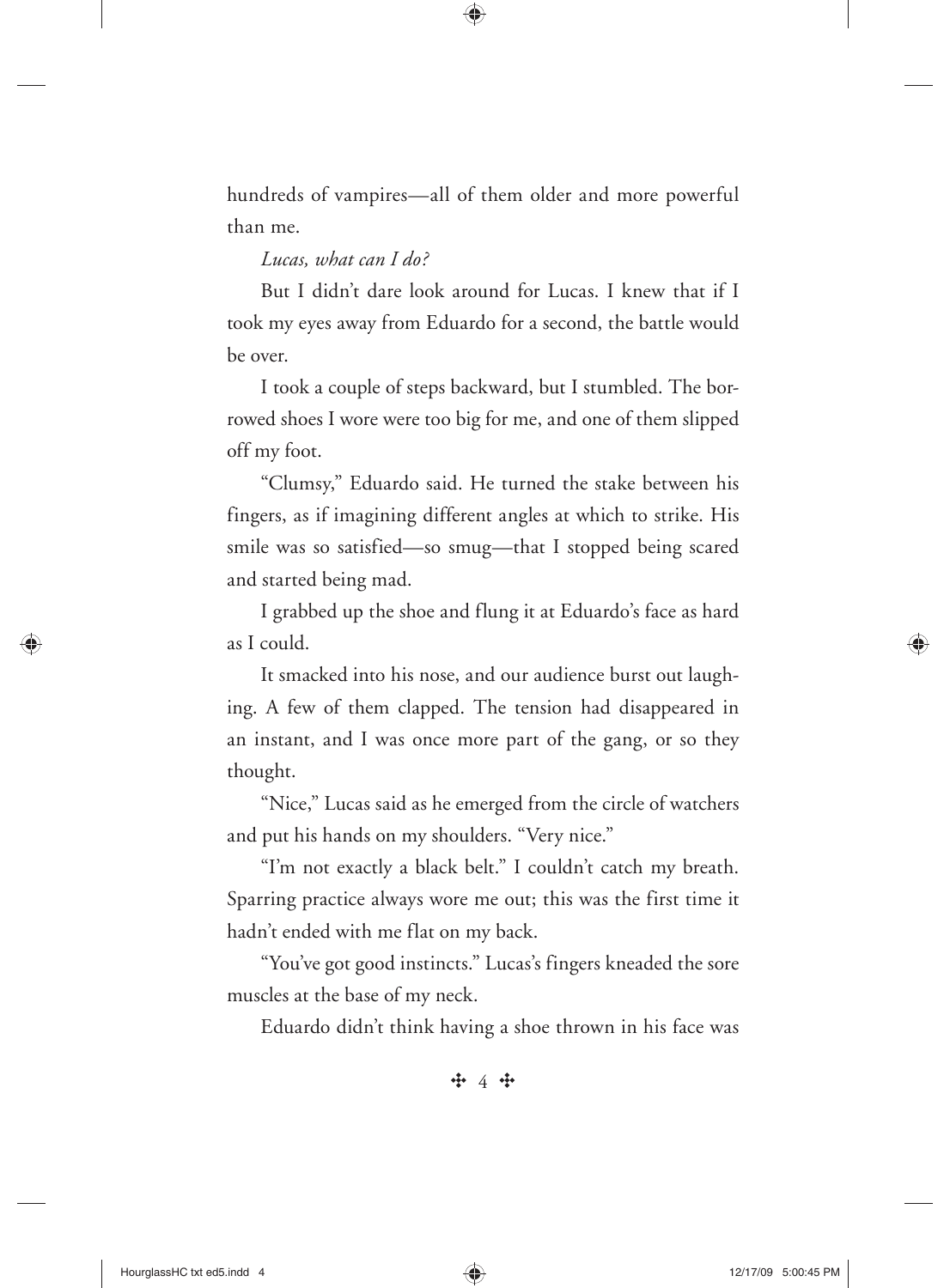funny. He glared at me, an expression that would've been more fearsome if his nose weren't bright red. "Cute—in sparring practice. But if you think a stunt like that will save you in the real world—"

⊕

"It will if her opponent takes her for granted," said Kate, "like you did."

That shut Eduardo up, and he smiled ruefully. Officially, he and Kate were co-leaders of this Black Cross cell, but after only four days with them, I knew most people looked to Kate for the final word. Eduardo didn't seem to mind. As touchy and prickly as he was with everyone else, Lucas's stepfather apparently thought Kate could do no wrong.

"Doesn't matter how you knock them down as long as they fall," said Dana. "Now, can we eat already? Bianca's got to be starving."

I thought of blood—rich and red and hot, more delicious than any food could ever be—and a small shiver passed through me. Lucas saw it and put his arm around my waist to draw me close, as if for a hug. He whispered, "You okay?"

"Just hungry."

His dark green eyes met mine. If there was unease about my need for blood, there was understanding, too.

But Lucas couldn't help me any more than I could help myself. For the time being, we were trapped.

Four days earlier, my school, Evernight Academy, had been raided and burned by Black Cross. The hunters knew the secret of Evernight: that it was a refuge for vampires, a place to teach

- 5 -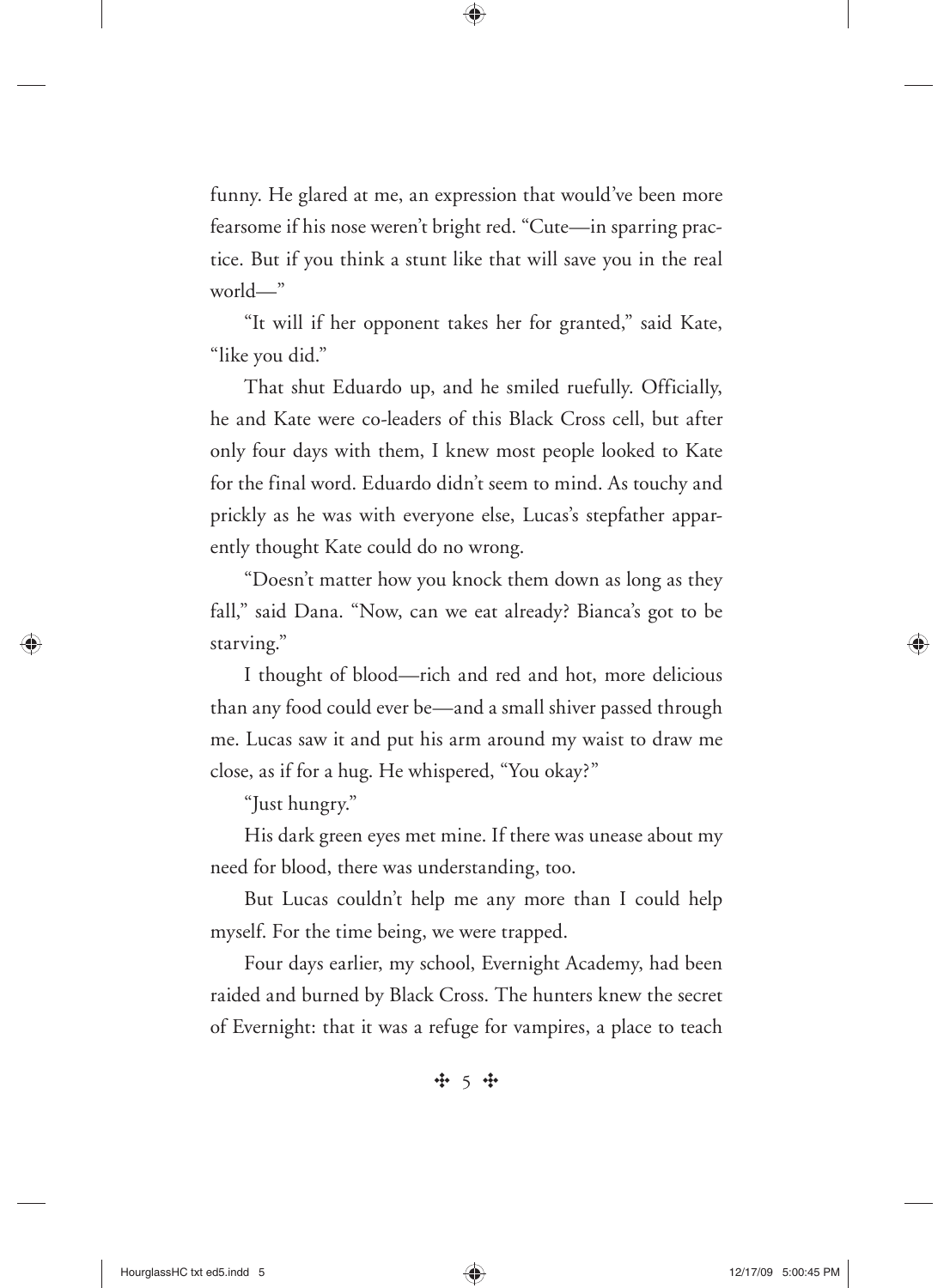them about the modern world. That made it a target for Black Cross—a band of deadly vampire hunters, all of whom were trained to kill.

⊕

What they didn't know was that I wasn't one of the many human students who studied alongside the vampires at Evernight, unaware. I was a vampire.

Well, not a full vampire. If I had my way, that was something I would never become. But I had been born to two vampires, and despite the fact that I was a living person, I had some of the powers of a vampire and some of the needs.

Like, for instance, the need for blood.

Ever since the attack on Evernight Academy, this Black Cross cell was in lockdown. This meant that we were hiding in one secure location—namely this warehouse, which smelled like old tires and had cots for us to sleep on and oil stains on the concrete floor. People could go outside only if they were patrolling for vampires who might come after us in revenge for the attack on the school. We had to spend virtually every waking second in preparation for battles to come. I'd learned to sharpen knives, for instance, and had the very weird experience of whittling a stake. And now they'd started teaching me how to fight.

Privacy? Forget about it. I was lucky there was a door in front of the toilet. That meant that Lucas and I had almost no chance to be alone—and, even worse, that I hadn't drunk blood in four days.

Without blood, I became weak. I became hungry. The crav-

 $46 +$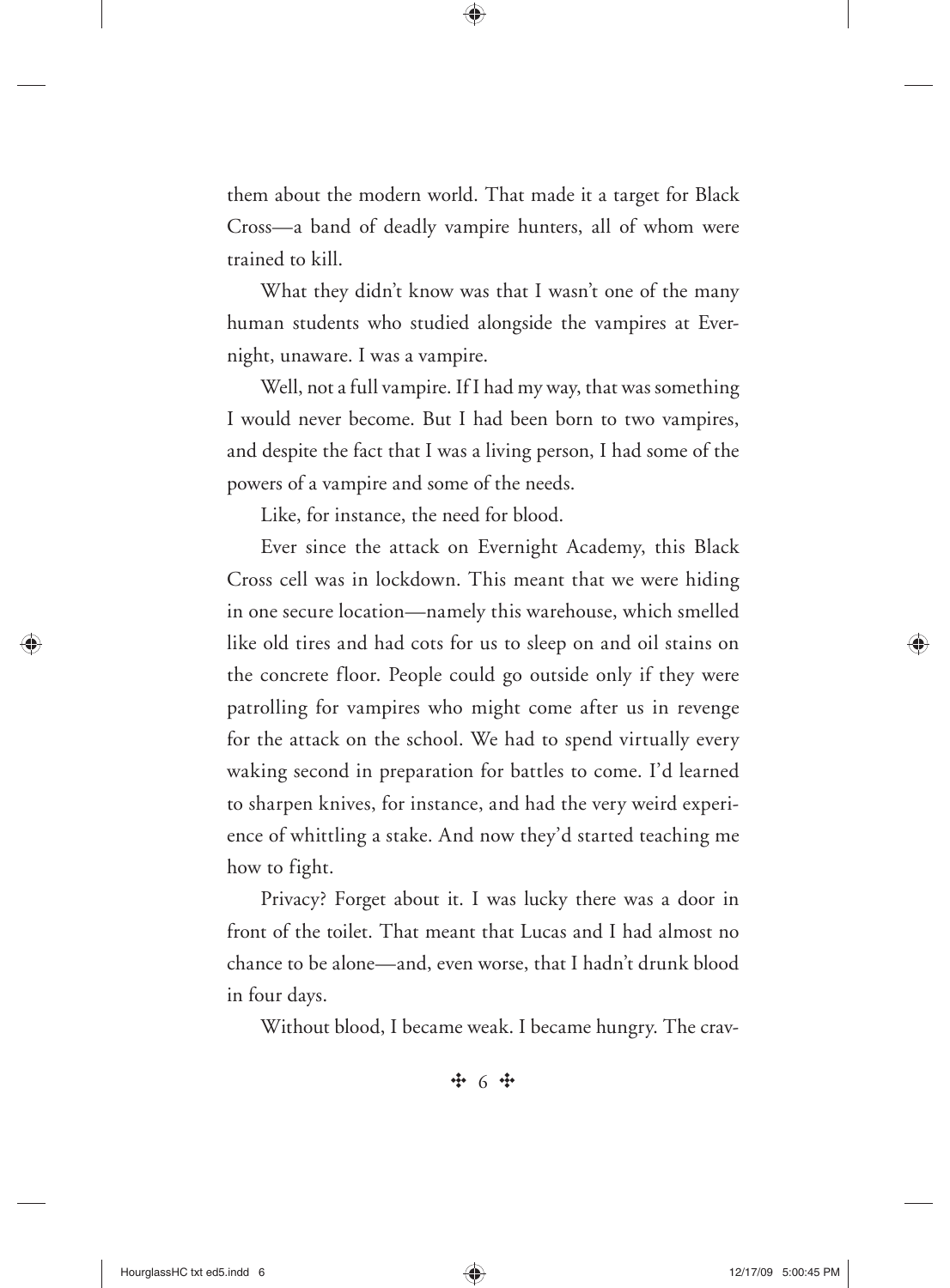ing controlled me more and more, and if this went on much longer, I wasn't sure what I would do.

⊕

No matter what, I couldn't drink blood in front of anybody in Black Cross, save Lucas. When he had seen me bite another vampire during his year at Evernight Academy, I'd thought he would reject me forever; instead, he had overcome his Black Cross indoctrination and remained in love with me. I doubted many other vampire hunters would be capable of the same change of heart. If anyone else in the room with us right now saw me drink blood and realized the truth, I knew exactly what would happen. They would all turn on me in an instant.

Even Dana, one of Lucas's best friends, who was still cackling about my small victory over Eduardo. Even Kate, who credited me with saving Lucas's life. Even Raquel, my roommate from school who had joined me in Black Cross. Every time I looked at any of them, I had to remember: *They'd kill me if they knew.* 

"Peanut butter again," Dana said as a few of us sat on the floor by our cots with our scanty dinner. "You know, seems like I remember enjoying peanut butter, once upon a long ago."

"Beats noodles with butter," Lucas said. Dana groaned. In reply to my curious glance, he added, "Last year, for a while, that was pretty much all we could afford. Seriously, every meal for a month, spaghetti noodles with butter. If I never eat that again, it'll be too soon."

"Who cares?" Raquel spread peanut butter on her bread like it was caviar. She hadn't stopped smiling for four days, ever

- 7 -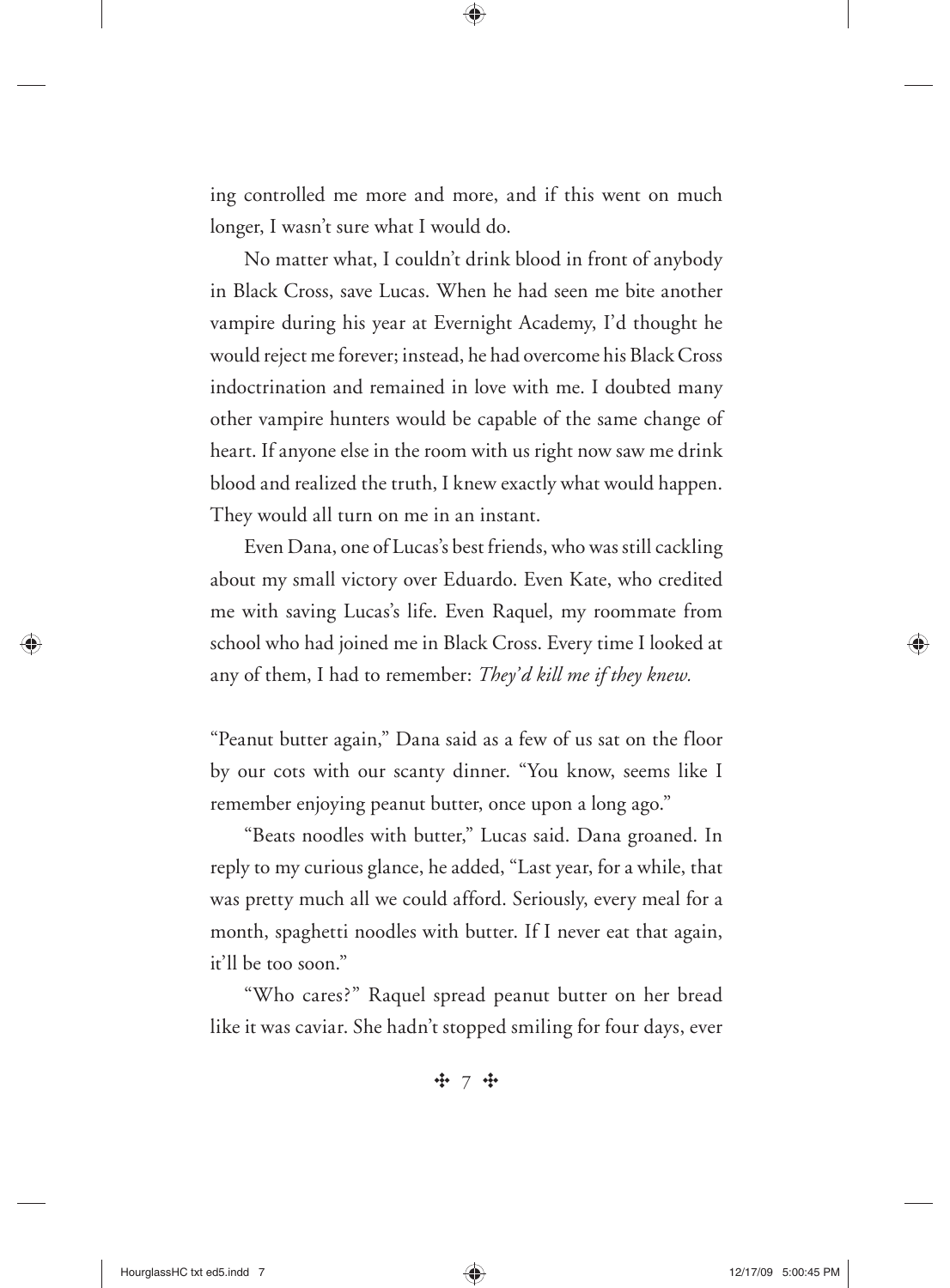since Black Cross first announced they'd take us in. "So we aren't dining out at fancy restaurants every night. What does it matter? We're actually doing something important. Something real."

⊕

I pointed out, "Right now, we're mostly hiding in a warehouse, eating peanut butter sandwiches without jelly three meals a day."

That didn't faze Raquel in the slightest. "It's just part of the sacrifice we have to make. It's worth it."

Dana ruffled Raquel's short black hair affectionately. "Spoken like a true newbie. We'll see what you say in year five." Raquel beamed. She loved the idea of being with Black Cross for five years, for ten, her whole life. After being stalked by vampires at school and haunted by ghosts at home, Raquel wanted nothing more than to kick some supernatural butt. As strange and hungry as the past four days had been, I'd never seen Raquel happier.

"Lights out in one hour!" yelled Kate. "Do what you've gotta."

As one, Dana and Raquel stuffed the last crusts of their sandwiches in their mouths and took off toward the makeshift shower that had been set up in the back. Only the first few people in line would have time to wash tonight, and only one or two would get warm water. Were they planning on fighting each other for a spot in line? The only alternative would probably be to share.

I felt too exhausted to think about taking my clothes off,

- 8 -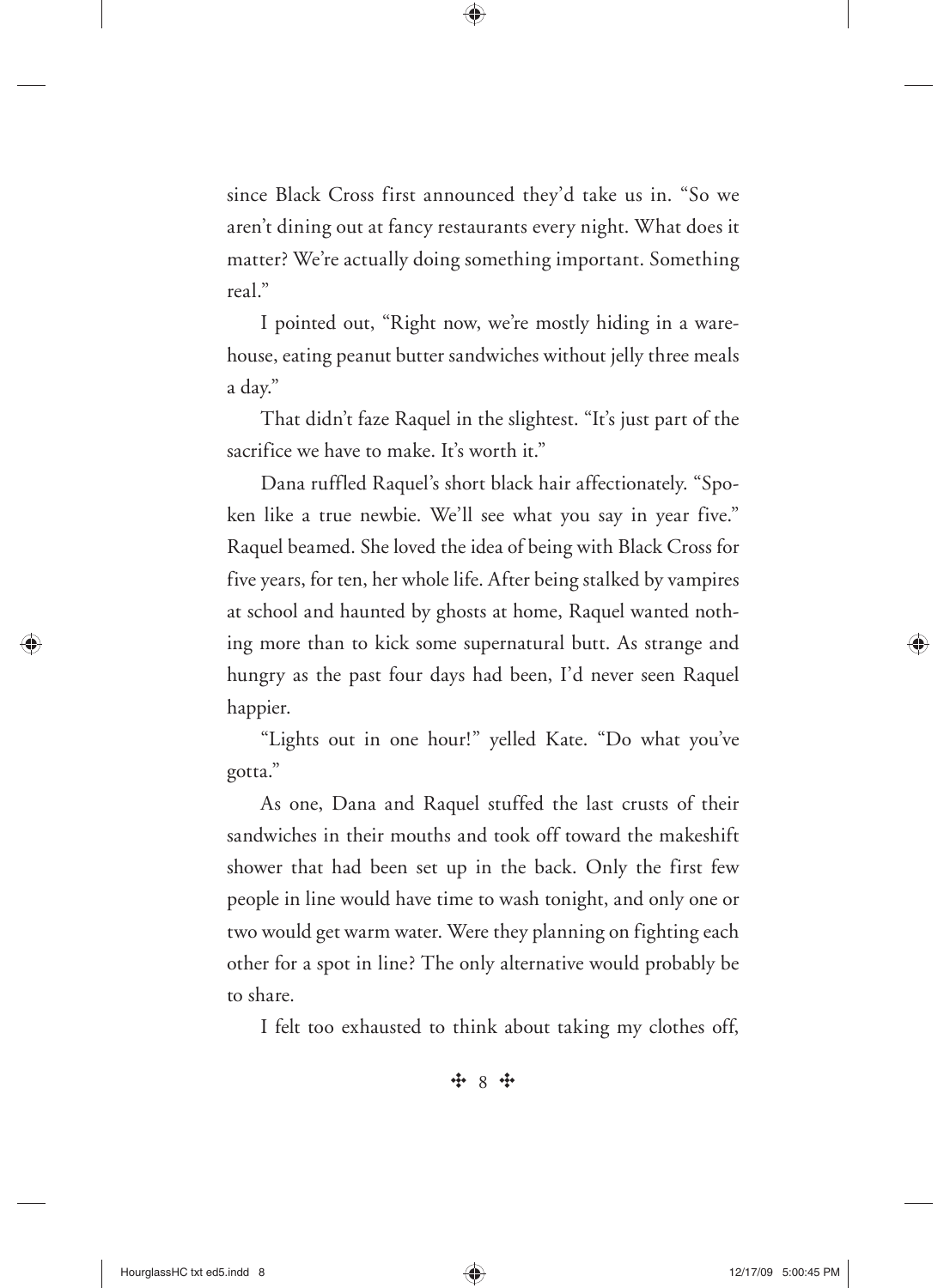sweaty though I was. "In the morning," I said, half to Lucas and half to myself. "I'll have time to wash in the morning."

⊕

"Hey." His hand rested on my forearm, comfortingly warm and strong. "You're trembling."

"I guess I am."

Lucas shifted until he sat next to me. His tall frame, wellmuscled but wiry, made me feel small and delicate, and his dark gold hair looked brilliant even in these dingy surroundings. His warmth made me imagine that I was in front of a fireplace in winter. As he put one arm around my shoulders, I rested my aching head against him and closed my eyes. That way I could pretend that there weren't a couple dozen people around us, talking and laughing. That we weren't in some gray, ugly warehouse that smelled like rubber. That there was nobody in the world but Lucas and me.

Into my ear, he murmured, "I'm worried about you."

"I'm worried about me, too."

"Lockdown's not going to go on much longer. Then we can get you some—something to eat, I mean—and you and I can figure out what to do next."

I understood what he meant. We were going to run away, the way we'd planned before the attack on Evernight. Lucas wanted to get away from Black Cross almost as badly as I did. But in order to do that, we'd need money, our freedom, and a chance to make plans together in private. Right now, all we could do was hang on.

When I looked at Lucas, I saw the concern in his dark green

- 9 -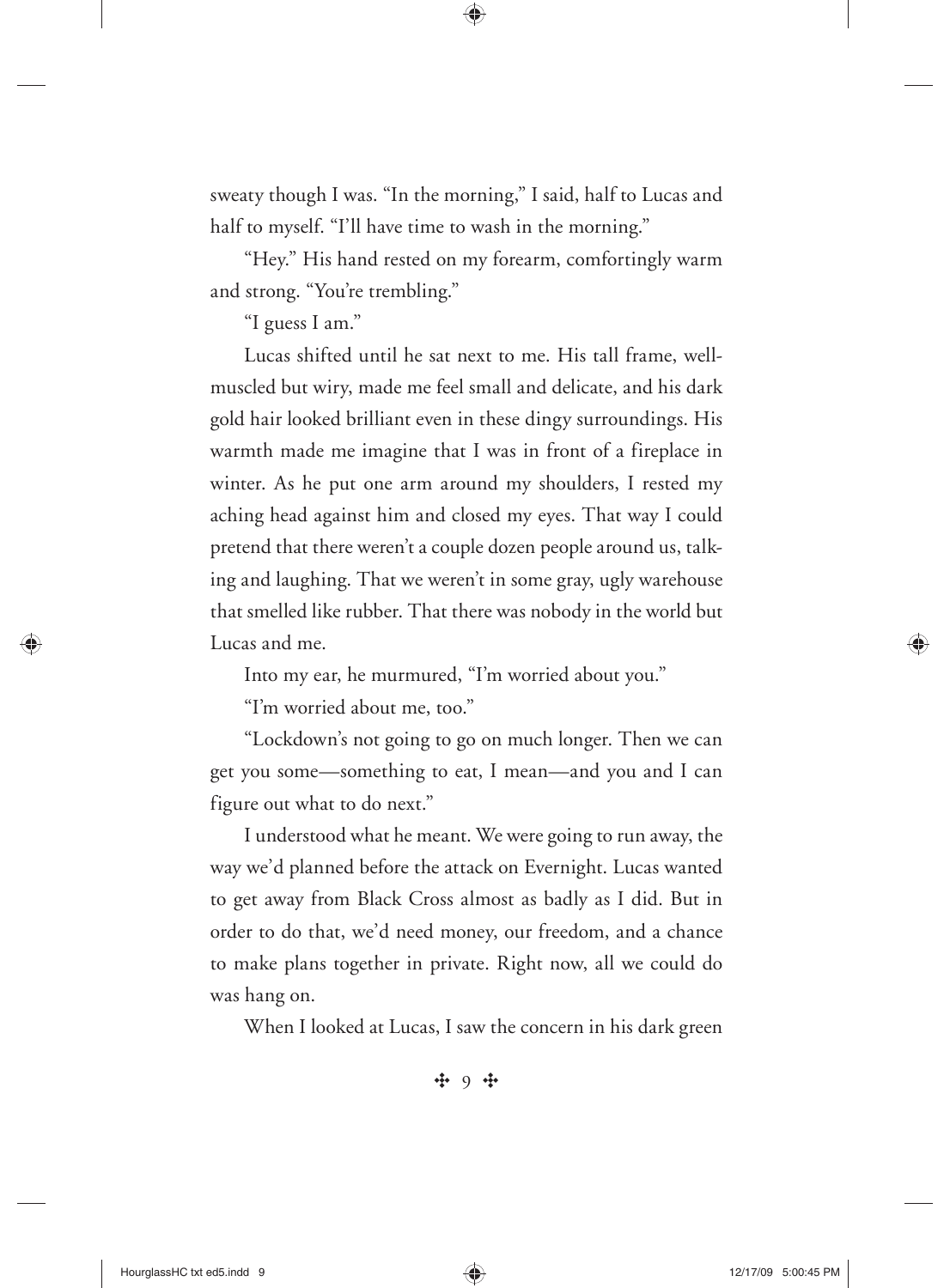eyes. I put my hand to his cheek and felt the rough scrub of beard stubble. "We'll make it. I know we will."

⊕

"I'm supposed to be the one taking care of you." He kept studying me, as if he could somehow find the answer to our problems in my face. "Not the other way around."

"We can take care of each other."

Lucas embraced me tightly, and for a few seconds, I didn't have to pretend we were anywhere else.

"Lucas!" Eduardo's voice echoed against the concrete and metal. We looked up to see him nearby, arms folded across his chest. Sweat made a dark V on the front of his T-shirt. Lucas and I drew away from each other. It wasn't that we were ashamed, but nobody could kill a romantic mood faster than Eduardo. "I want you to walk the perimeter on the first shift tonight."

"I went two nights ago," Lucas protested. "It's not my turn yet."

This only made Eduardo's scowl blacker. "Since when do you start whining about turns, like a kid on the playground who wants the swings?"

"Since you stopped even pretending to be fair. Back off, okay?"

"Or what? You'll run to your mommy? Because Kate wants to see some proof of your dedication, Lucas. We all do."

He meant, because of me. Lucas had broken Black Cross rules many times so that we could be together—more than the others in this cell knew.

Lucas wasn't backing down. "I haven't had a full night's

 $\div$  10  $\div$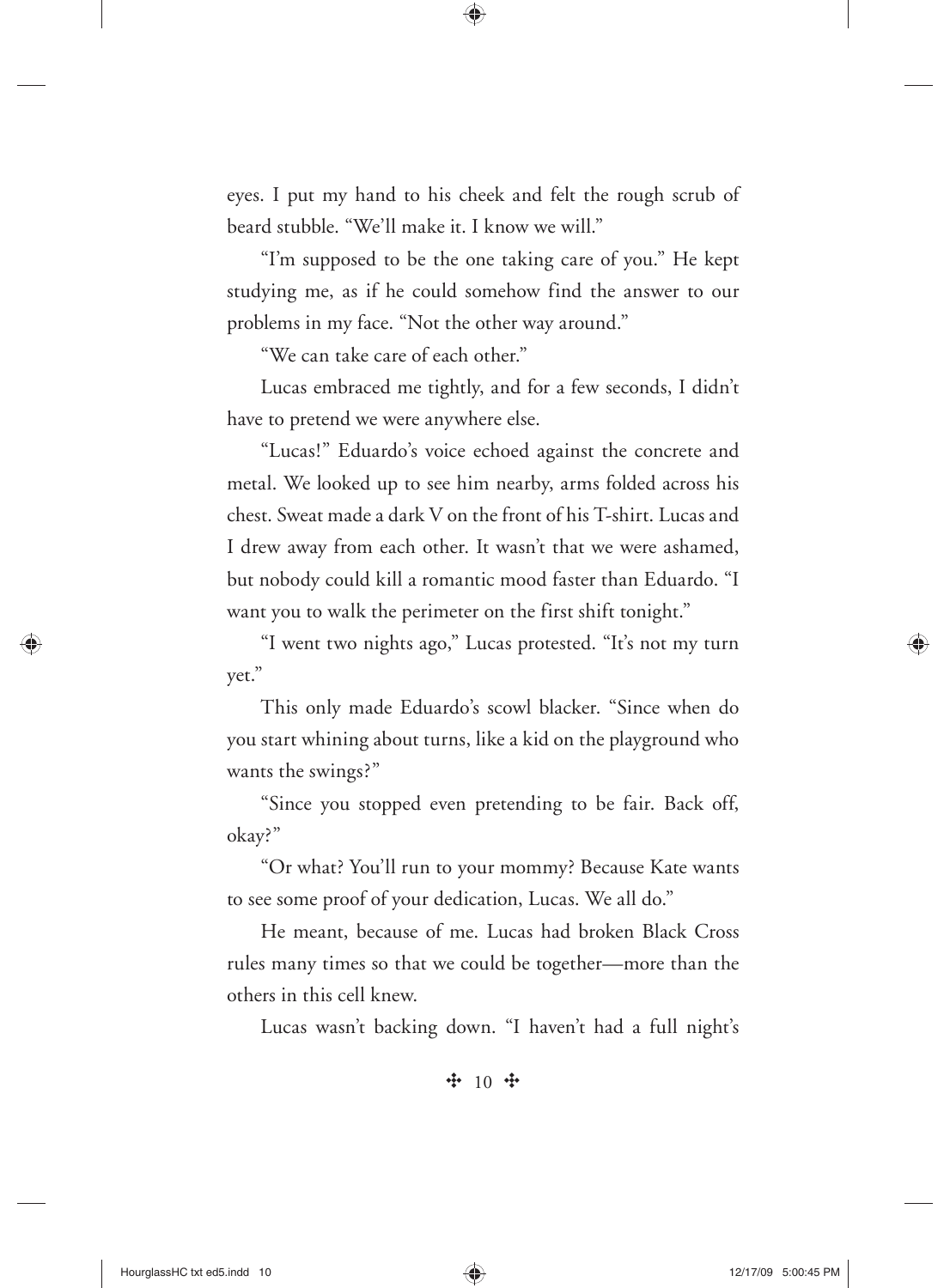sleep since the fire. I'm not spending another night in the drainage ditch outside, waiting for nothing."

⊕

Eduardo's dark eyes narrowed. "At any second, we could have a vampire tribe on our trail—"

"And whose fault would that be? After your stunt at Evernight Academy—"

"Stunt?"

"Time out!" Dana, fresh from her shower and smelling strongly of cheap soap, held her hands in a T between Lucas and Eduardo. Her long braids fell over the thin, damp towel looped around her neck. "Chill, okay? In case you lost count, Eduardo, it's actually my turn to take a shift tonight. I don't feel so tired anyway."

Eduardo never liked being vetoed, but he couldn't refuse a willing volunteer. "Suit yourself, Dana."

"Why don't I bring Raquel out with me?" she suggested, smoothly steering the conversation away from Lucas. "My girl's chomping at the bit to do more."

"Raquel's too new. Forget it." Apparently Eduardo felt better for having been able to put his foot down. He stalked off.

"Thanks," I said to Dana. "Are you sure you aren't too tired?"

She grinned. "What, do you think I'm going to be dragging butt tomorrow like Lucas did today? No way."

Lucas pretended to punch her arm, and she mock-sneered at him. They pretty much gave each other hell all the time without meaning a word of it. I thought that Dana might be Lucas's

 $\div$  11  $\div$ 

(♦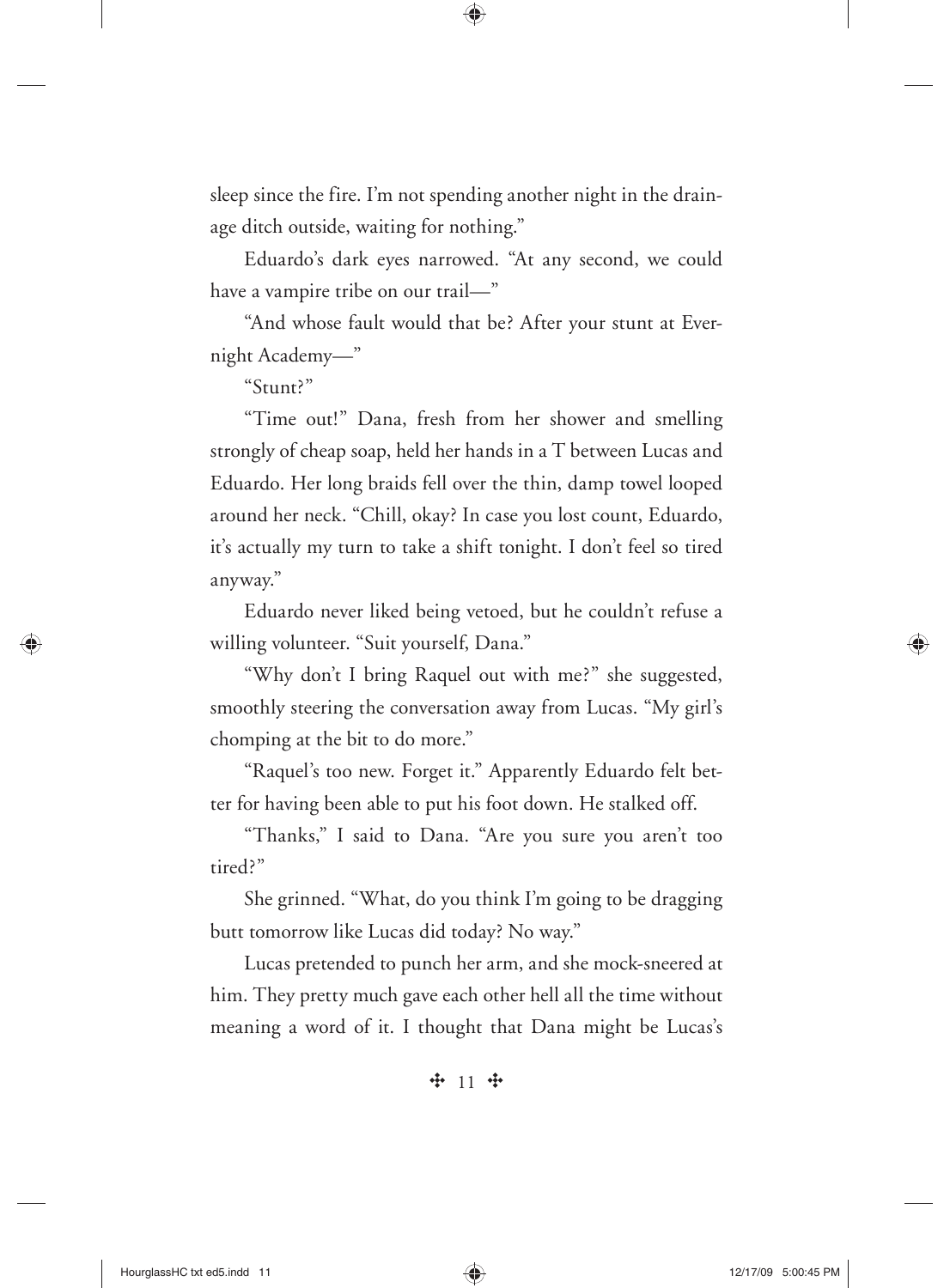best friend. Certainly only a real friend would take a perimetersearch shift, which involved—as Lucas put it—a whole lot of stooping, a whole lot of mud, and almost no sleep.

⊕

Soon everyone around us was preparing for bed. The only privacy any of us had was the "wall"—actually a bunch of old sheets hung over a clothesline—between the men's half of the room and the women's. Lucas and I were both right up against the sheet, separated only by a few inches and one thin cotton cloth. Sometimes I was reassured by the fact that he was so close; other times, the frustration made me want to scream.

*It's not forever*, I reminded myself as I changed into the borrowed T-shirt I slept in. The pajamas I'd escaped in had been ruined in the fire; the only thing I wore that belonged to me was the obsidian pendant I'd gotten from my parents that hung around my neck at all times, even when I was in the shower. The jet brooch Lucas had given me while we were first dating was tucked into the small bag they'd given me. I didn't think of myself as especially materialistic, but losing nearly everything I'd ever owned had been a blow. So I treasured the few things I had left.

When Kate called "Lights out," somebody flipped the switch almost that instant. I burrowed under the thin, armystyle blanket over my folding cot. It wasn't soft, and it definitely wasn't comfortable—cots *suck—*but I was so exhausted that any chance to rest was welcome.

To my left, Raquel was already asleep. She slept better here

 $\div$  12  $\div$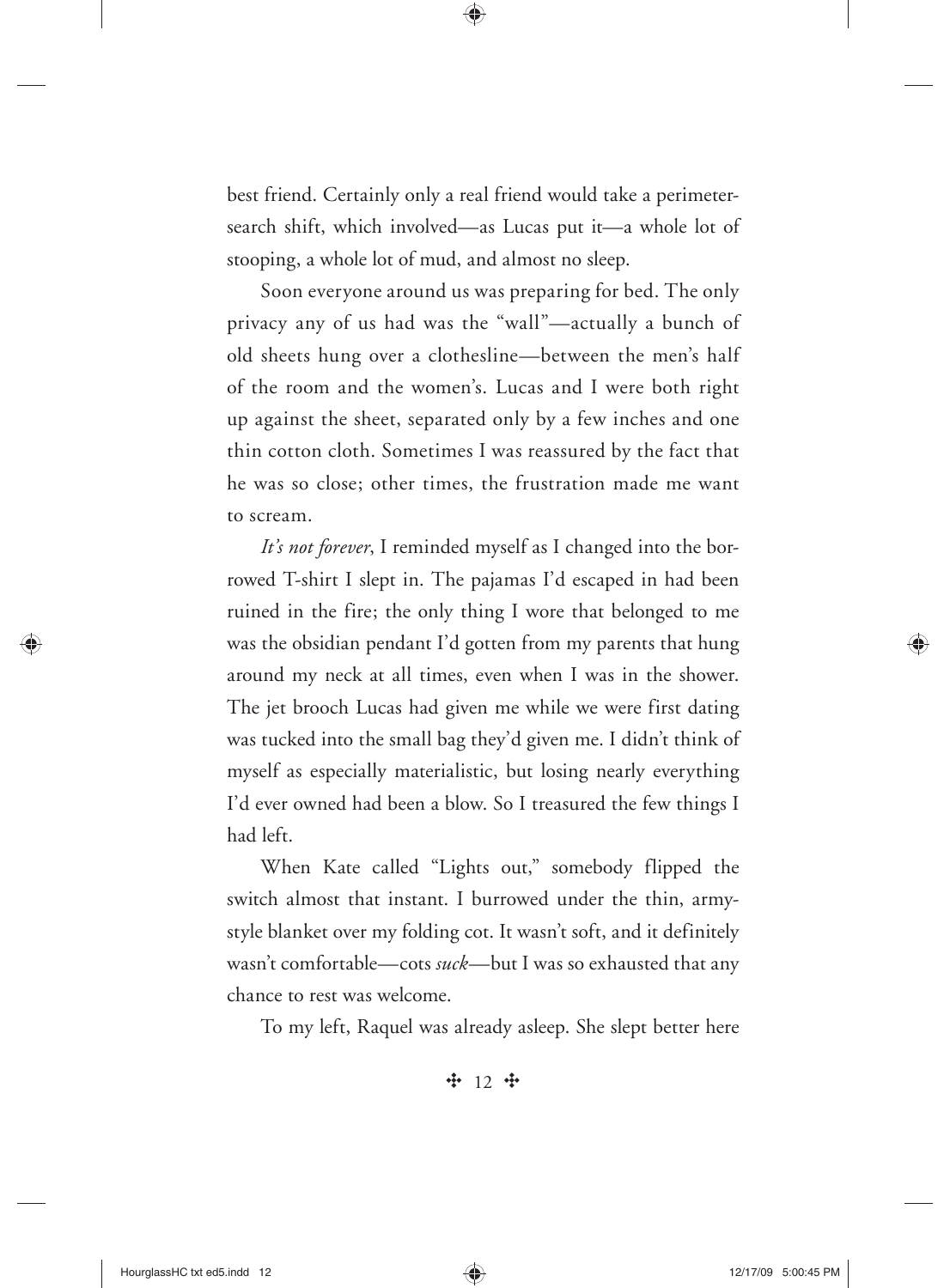than she ever had at Evernight.

To my right, invisible behind the slowly rippling white sheet, was Lucas.

⊕

I imagined the outline of his body, what he looked like lying down on his cot. I fantasized about tiptoeing to his side and sliding in next to him. But we'd be seen. I sighed, giving up the idea.

This was the fourth night I'd done that. And, just as I'd done the other four nights, once I stopped being frustrated about my inability to be with Lucas, I started worrying.

*Mom and Dad have to be okay,* I told myself. I remembered the blaze too well—the way the flames had leaped up around me and the thickness of the smoke. It would've been easy to get lost, to get trapped. Fire was one of the only ways to truly kill a vampire. *They have centuries of experience. They've been in worse trouble before. Remember what Mom told you about the Great Fire of London? If she made it through that, she could make it out of Evernight.*

But Mom hadn't made it out of the Great Fire. She'd been terribly injured and near death; my father had "rescued" her by turning her into a vampire like himself.

I hadn't exactly been on great terms with my parents lately. That didn't mean I wanted them to be hurt. Just the thought of them weak and injured—or worse—made me sick to my stomach.

They weren't the only ones I was worried about. Had Vic been able to get out of the burning school? What about Balthazar?

 $\div$  13  $\div$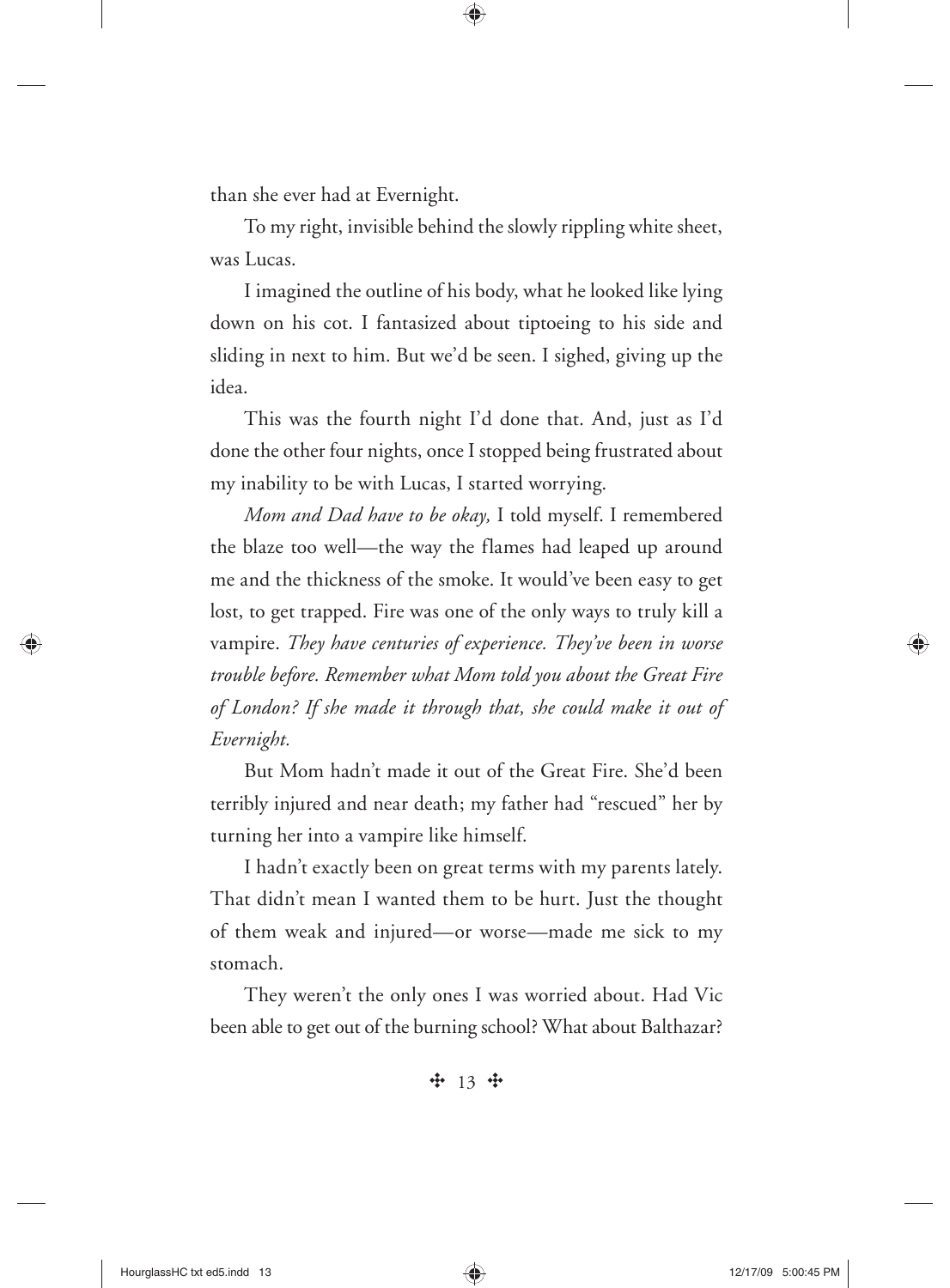As a vampire, he might have been targeted by Black Cross or by his psychotic, vengeful sister, Charity, who had nearly prevented me, Lucas, and Raquel from escaping. Or what about poor Ranulf? He was a vampire, but one so gentle and unworldly that it was easy to imagine the hunters of Black Cross wiping him out.

⊕

I didn't know how any of them were. I might never know. When I chose to leave with Lucas, I'd known that was a risk I'd have to take. That didn't mean I liked it.

My stomach growled, hungry for blood.

Groaning, I turned over in my cot and prayed for sleep. That was the only way to silence the fears and hungers inside—at least for a few hours.

*I reached out for the flower, but even as my fingertip touched the petal, it blackened and withered.* 

*"Not for me," I whispered.* 

*"No. Something better," said the ghost.* 

*How long had she been there? It seemed as though she'd always been by my side. We stood together on the grounds of Evernight Academy as dark clouds roiled overhead. Gargoyles glared down at us from the imposing stone towers. The wind blew strands of my dark red hair across my face. A few leaves, caught in the gale, blew through the aquamarine shadow of the ghost. She flinched.* 

*"Where's Lucas?" Somehow he was supposed to be here, but I couldn't remember why.* 

*"Inside."* 

 $\div$  14  $\div$